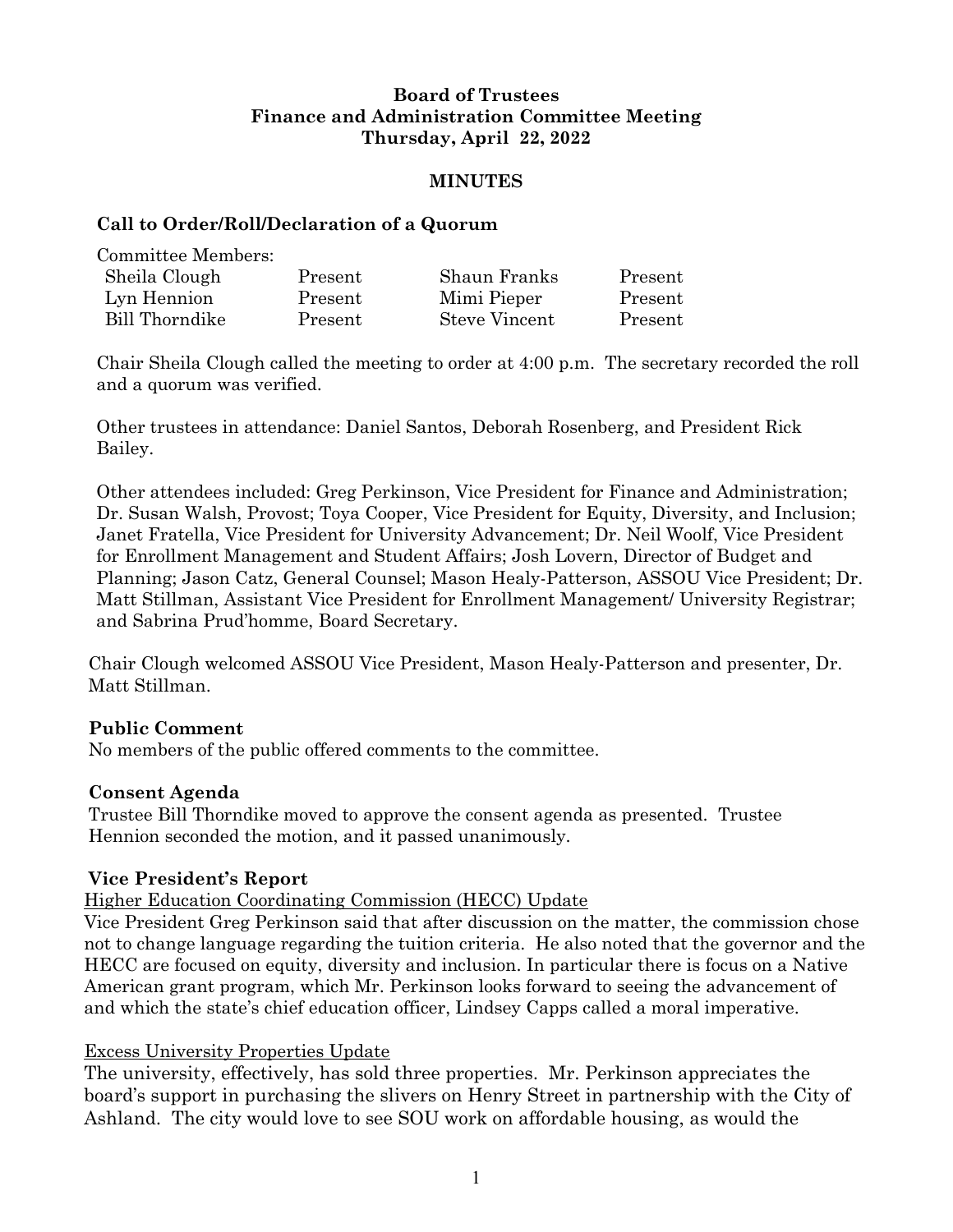university, so it will be interesting to continue exploring options for the Henry and Walker Street properties.

#### Enterprise Resource Planning Update

Regarding the Banner replacement effort, SOU received four bids on the implementation, which will be scored. The team will also work through project planning as well as financial strategies.

Chair Clough mentioned interest from other universities and the possibility of group buying power. Mr. Perkinson affirmed her statement and said that Tom Battaglia has done a fantastic job reaching out to peers about this. President Bailey added that five of the Oregon universities are watching SOU and it is good for to SOU lead. Dr. Bailey added that he and Jeanne Stallman continue engaging with state legislators on the topic, which is a long session priority. Mr. Perkins added that SOU has the support of HECC staff.

# **Action, Information and Discussion Items**

## Fall 2022 Enrollment Forecast

Referring to charts in the meeting materials, Josh Lovern reviewed historical headcount as well as full time equivalent (FTE) enrollment and said there has been a steady decline since 2017, with even greater declines in student credit hours (SCH). This indicates students are taking fewer classes than are leaving SOU, which puts downward pressures on revenue. Looking forward to the fall confirmations, Dr. Matt Stillman provided a snapshot of funnel activity noting that SOU models enrollment with numerous variables using several tools. They also model these variables on a live pro forma and use a countless number of tools to try and predict student behavior and enrollment and then translate that to SCH and budget dollars. Mr. Lovern explained that an increase in freshmen is expected in the fall, but SOU continues moving through two years of depressed enrollment in the pipeline, which explains the -4 percent reflected in the next academic year.

Trustee Thorndike commented on and asked about course planning as well as the ideal mix of offerings for a university of SOU's size, given the lower-level offerings of Rogue Community College (RCC) and Advanced Southern Credit. Josh Lovern said that the university uses a course budget planner with all of the division directors and they create projections about where the courses are going, if it influences the modeling, and where planners are in alignment within a degree of certainty. Provost Susan Walsh added that it is an ongoing process including faculty to student ratios, where administrators can see how costs of a course are running.

Responding to Chair Clough's question if affordability is driving the decline in SCH and specifically for underserved students, Mr. Perkinson indicated that the SCH declines began about a year before the pandemic and accelerated during the pandemic. Dr. Walsh offered that the drivers behind that behavior could be affordability, the perceived value of higher ed, childcare, technology barriers, or other factors, but SOU did not hear that tuition costs too much. Mr. Perkinson added that SOU saw an infusion of federal aid to help with affordability. President Bailey explained that students today are nimbler and get their education from more than one institution at a time, which is not unlike their work trajectories, and this makes community college relationships so important. Trustee Pieper agreed with the president's assessment and added that students are also exhausted, referring to an honors student who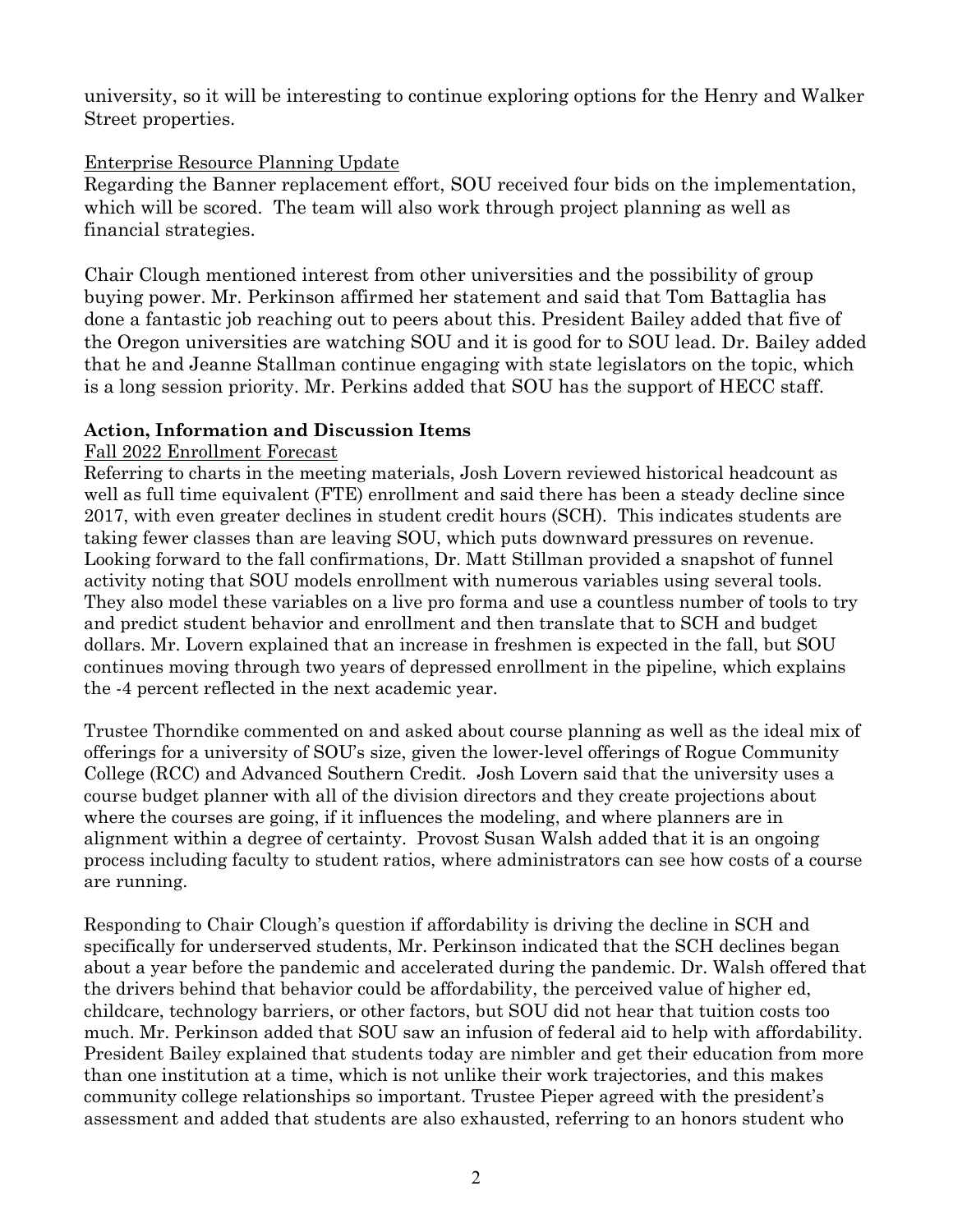recently dropped all their classes because they could not keep going. Dr. Walsh cited research aloud to this effect as well, underscoring that student stressors are underlying their behaviors.

Dr. Stillman also offered a macro-level perspective that the areas in which enrollment has grown have been the areas that inherently carry a lighter [credit] load because the programs are designed in that manner, such as the online MBA program. So, as this growth continues, the year-over-year diminishment of headcount to FTE ratio may persist.

About the *underserved students* portion of Chair Clough's inquiry, Dr. Woolf said initially the university did not have this data and it is precisely one of the reasons SOU invested in Navigate. Some of the predictive analytics are by student population, course-taking behavior, and trends by groups. So far, SOU does not see disparity across populations in terms of coursetaking behavior. President Bailey reminded the committee of data on dropouts from the last set of board meetings, which showed no significant correlations between groups, and said this also can serve as a proxy variable for the question. Chair Clough suggested continued monitoring for disparities.

#### Budget Forecast and Review of Pro Forma

Vice President Perkinson noted that on May 6, the president and vice presidents will do a deep dive on cost management and build out the project plan for this task, a process that will take a solid year. Regarding information included in the budget forecast, he briefed the committee by exception from the previous version seen in March. He indicated that cost data for both collective bargaining units is included; \$3.3M of reserve funds from the federal government was put into Education and General; Raider Aid is up to 11 percent; total revenue is down by \$260K; net personnel is down \$360K, and vacancy savings are manifesting. Total expenditures are down about \$380K and the net effect is a 7.97, nearly 8 percent ending fund balance (EFB). Since year-to-date actuals are included already, with only a few months left, Mr. Perkinson projected a good close to the fiscal year.

Next, he discussed the pro forma with federal aid and with cuts; he said it shows a scary set of numbers in the out-years both in terms of the key performance indicator and the downward trend since March. On the cost side, 80 percent is labor. Chair Clough summarized the chart saying that an ending fund balance of \$9.6M was budgeted and based on this year's activities it is now projected to be \$4.9M. Further, the university will not meet budget, and projecting forward to the out-years, the EFB very quickly becomes negative. Mr. Perkinson further highlighted that when the board approved the budget, the number inserted to drive the EFB was \$8M in cost reductions, savings, and outside support. When it was decided to take the \$9.9M and split it over three years, it left almost a \$5M disconnect with that decision.

Trustee Hennion believed it is about enrollment. She is not surprised to see the drop in SCH but the steepness is frightening. She agreed with Trustee Thorndike's earlier statements on RCC, and thought SOU shouldn't spend money to remediate students when relationships with high schools and community colleges can be helpful, as students can complete those requirements before coming to SOU and it would be money-saving for them and SOU; why should they pay more? Dr. Susan Walsh later added that SOU doesn't spend a lot of time or money this but the university has strategies to meet students where they are. Board Chair Danny Santos asked about disaggregating data for students who take those classes. Dr. Walsh said she could find out this information.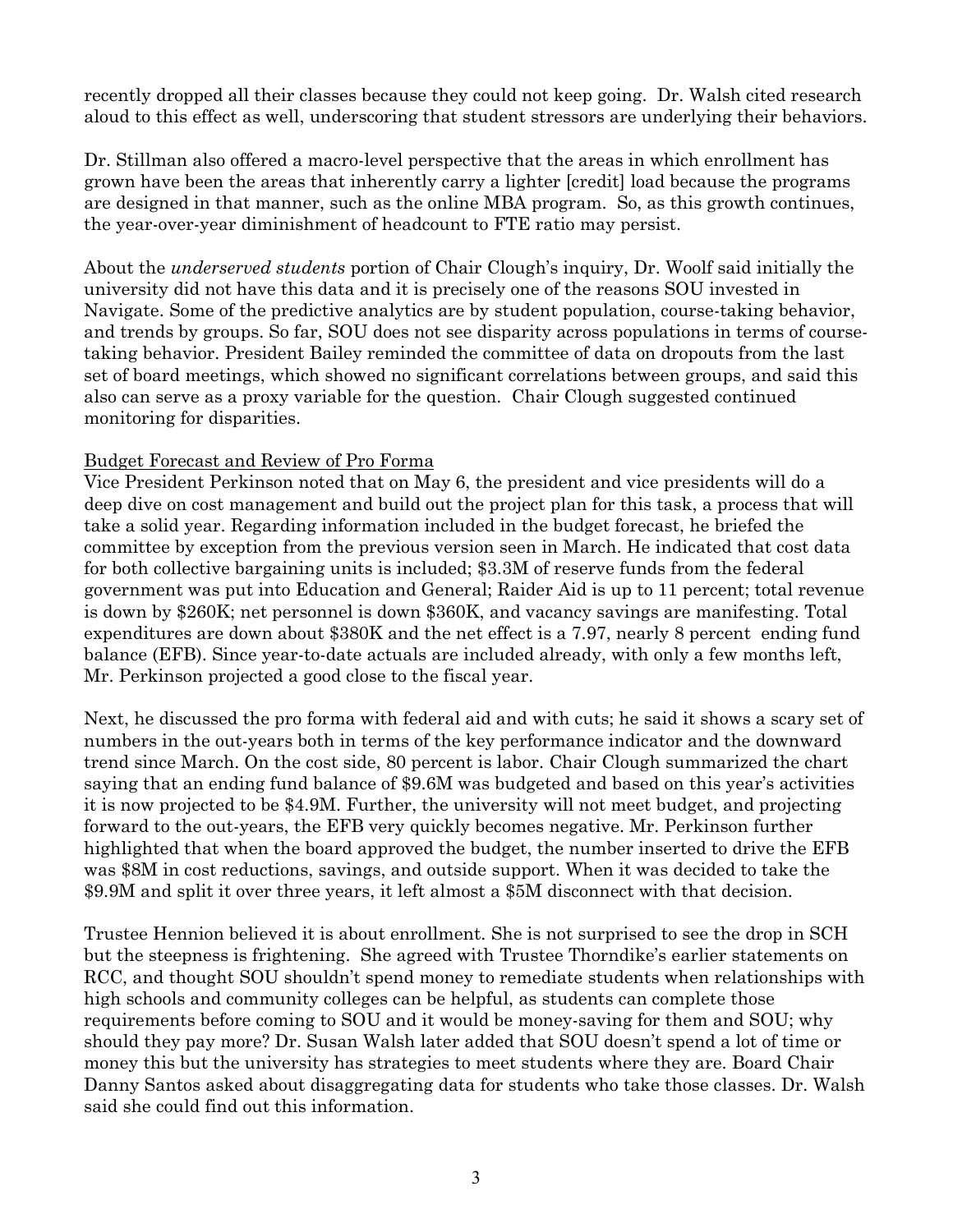President Bailey said he is confident SOU will get through this. It is all hands on deck: every board, faculty, and staff member—everyone. He cautioned however, that none of the revenue options is a "golden ticket," as they all are risky. If one idea gets past the finish line it will be a big deal and if all of them do, it will be transformative. The university must also control costs and be as efficient as possible. He added that his pledge to students is that SOU is not going to use tuition as the only lever to control rising costs. He knows SOU cannot reply on state funding and said the university will get through but will need to be creative as well as risk tolerant.

Mandatory Student Incidental Fees for Academic Year 2022-2023 (Action) Chair Clough provided a point of procedural clarification and indicated that the committee would act on this item and the tuition as well as the mandatory enrollment fees in a single action, allowing them to build on each other.

President Bailey introduced the topic noting that he was blown away by how deliberative, thoughtful, and inclusive the processes are for the student fee, tuition, and mandatory enrollment fees. He recognized Mason Healy-Patterson, the vice president for ASSOU, who has been deeply involved. He thanked Josh Lovern, who has been in every meeting, explaining the modeling and helping everyone along to get to recommendations today. Overall, SOU is in the mix, or has rates even lower than what other universities are doing. President Bailey met with the Tuition Advisory Council (TAC), their leadership, the budget team, and the ASSOU president; as a result, he expressed confidence in the process and recommendation.

Chair Clough commended ASSOU for their Bylaws revision, and the organized format of their work.

ASSOU Vice President Healy-Patterson reviewed the information presented in the materials: the statutory definitions at ORS 352.105 explaining what incidental fees are; the recommendation; and the purposes of incidental fees. The proposed per term incidental fee was increased to \$395; the green tag fee increased to \$14, and the student recreation center fee remained unchanged at \$104, for a composite \$513 per term. This represents a deficit so cuts had to be made.

He explained that a big part of this process was figuring out how to moderate the impulse to get as much money as possible while also respecting that these are fees that students are going to be paying and about which they will have opinions. The committee also considered how to incorporate student feedback in the process and make sure they were not using students for their money. As such, raising the incidental fee higher than \$395-\$400 did not seem fair given the student experience.

Chair Clough asked what the committee had to forego or the consequences of not raising the fee higher? Mr. Healy-Patterson said they had to make cuts. The deficit was substantial but the committee would rather have made cuts than force students to pay more. He could not be more specific, as Senate had not yet approved the allocation so specific cuts were yet unknown.

Tuition and Mandatory Enrollment Fees for Academic Year 2022-2023 (Action) President Bailey began by reiterating the sophistication and thoughtfulness of the process and noted that he is confident in the recommendation. The SOU tuition and fees recommendation is substantially lower than what some peers are doing, but acknowledged that there is still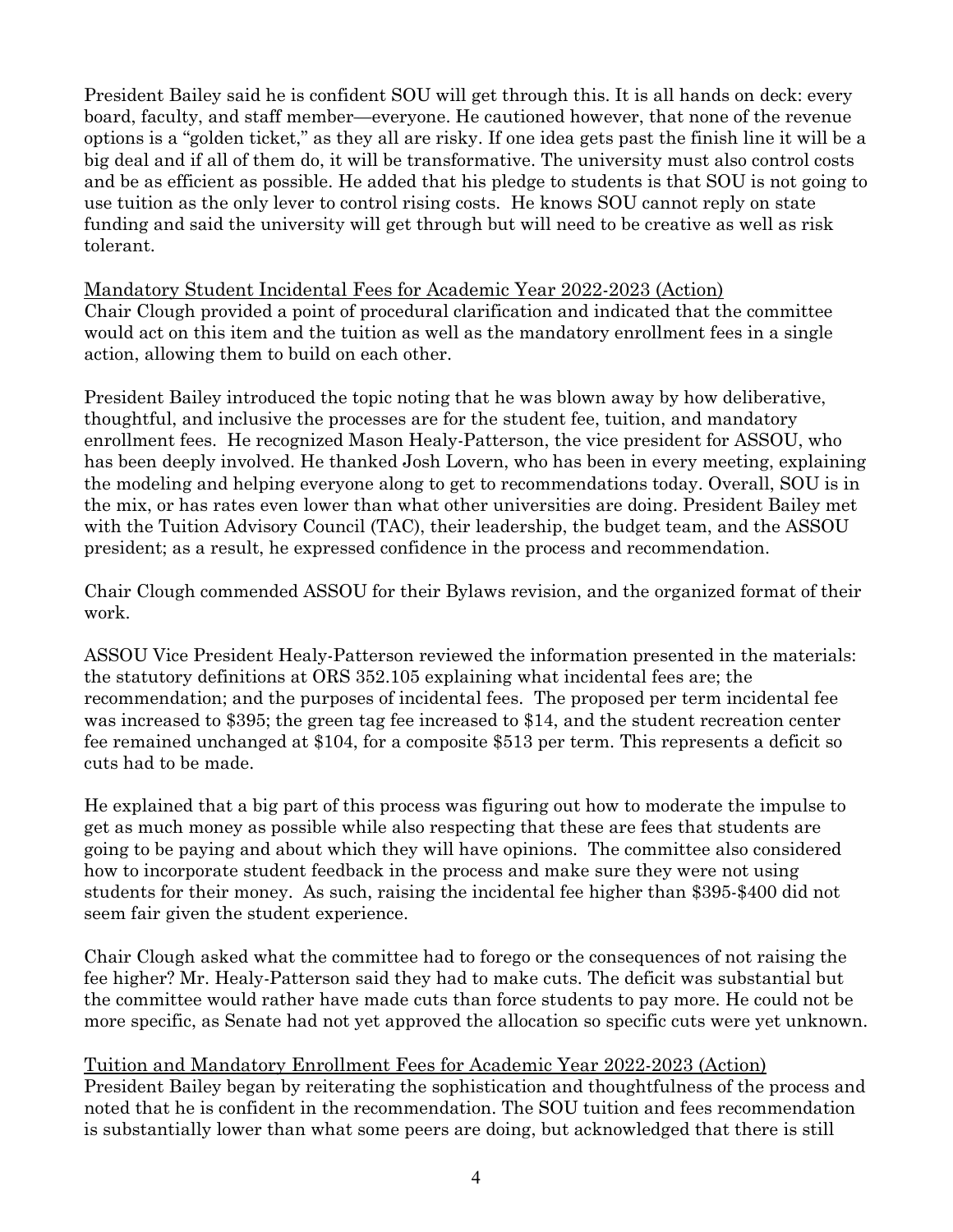work to do. He underscored his high confidence in the recommendation as well as transparency, and said he and ASSOU President Gabrielle Slyfield agree on the recommendations.

Discussing process, chair of the TAC, Dr. Susan Walsh, reviewed the composition of the TAC saying it had 8 members: 2 administrators; 4 students, 2 from underrepresented populations and 2 from ASSOU; and 2 faculty members. The council met eight times since January for two hours each meeting. Josh Lovern took a lot of time educating everyone and was amazing. He developed a primer on everything that makes university run. He takes as much time as is needed to explain. The TAC has a checklist on the website and the extensive minutes are on the website. Patrick Stubbins was commended for his work in support of the TAC. The important takeaway is that the recommendation was unanimous.

In response to Chair Clough's inquiry on student comments, Dr. Walsh said there is a delicate balance between price sensitivity and a zero percent increase. The TAC takes a lot of time—as much as students need—to get in the weeds and help people understand. The students understand the need for technology infrastructure, student health and wellness services, etc. At the end of the TAC's time together, Dr. Walsh asks them: what haven't you said; what do we need to hear; what can we do better; and so on. So, the interpersonal part is strong but SOU would rather just not have increases.

Mr. Perkinson reviewed the meeting materials and tuition and fees recommendations. The 2022-2023 tuition and fees impact to resident undergraduate students including tuition, incidental fees, and enrollment fees results in a composite increase of 4.96 percent. For context, he also reviewed the undergraduate resident cost of attendance, including housing and dining with tuition and fees. He commended Staci Buchwald and the housing team, who worked hard to hold the increases to housing and dining at 4 percent. He noted that SOU shows the typical price a student pays and not the lowest price possible, which other schools do. President Bailey affirmed this and said that when he attends Preview Days families note their experiences elsewhere, where the lowest cost estimates for housing and meal plans are provided, and the housing isn't available and the meal plans do not feed students for an entire term. At SOU, costs estimates are realistic so there is no sticker shock to families. Chair Clough commended these efforts but acknowledged that as costs increase for the university in food, supply chain, utilities or other expenses, there still is a need to manage those costs.

Trustee Thorndike remarked that he was pleased with the process. Regarding the recent collective bargaining process, he also acknowledged that certain people were writing letters questioning SOU's costs and the board needs to be aware of these. He is grateful the university has three-year contracts in place. President Bailey agreed and said the pathways have to ensure that SOU is as transparent as possible, is responding with kindness and unity, and moving forward.

Trustee Hennion moved to approve the resolution and recommend the tuition and fees rates to the Board of Trustees as presented. Trustee Vincent seconded the motion and it passed unanimously.

#### Future Meetings

The next meeting of the committee is scheduled to take place on May 19, 2022. Any trustee with an important topic for the May meeting agenda was invited to send it to Vice President